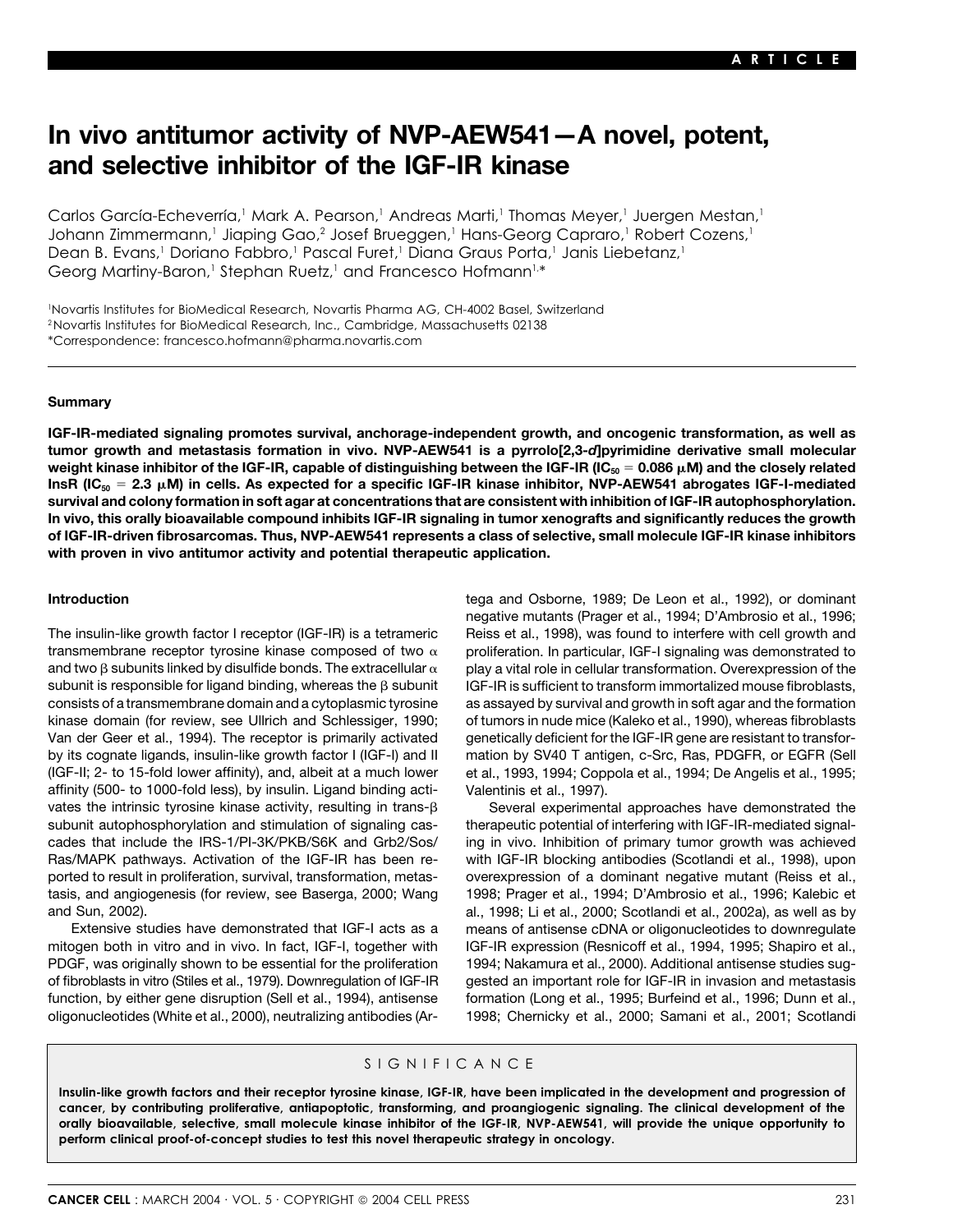et al., 2002b). This hypothesis was further reinforced by the enhanced transition to invasive carcinoma and formation of<br>metastases observed upon targeted overexpression of the<br>IGF-IR in the RipTag model of pancreatic carcinogenesis (Lopez<br>and Hanahan, 2002).

Epidemiological evidence for a role of IGF-IR signaling in cancer has emerged from various studies demonstrating increased expression levels of multiple components of the IGF<br>signaling system in diverse tumor types (for review, see Yu and Rohan, 2000; Khandwala et al., 2000; Grimberg and Cohen, 2000; Fürstenberger and Senn, 2002).

Based on the evidence described above, a drug discovery program to identify and develop a potent and selective small molecular mass inhibitor of the IGF-IR signaling pathway as an anticancer agent was initiated. A major hurdle to this approach is the close homology of the IGF-IR and the InsR kinase domains. The ATP binding site of these two receptors displays 100% sequence identity, whereas the entire kinase domains share 84% sequence identity, both with each other and across species. species. PKA 10 3 Ser/Thr

Hereafter, we describe the in vitro and in vivo characteriza-<br>in vitro kinase assays were performed with the indicated purified kinases/<br>recombinant kinase domains in the absence or presence of increasing inhibiting IGF-IR kinase activity, as opposed to InsR kinase concentrations of NVP-AEW541, as described in the Experimental Proce-<br>activity at the cellular level, and significantly reducing the dures. IC<sub>50</sub>5 are expresse

| Table 1. In vitro inhibitory activity and selectivity of NVP-AEW541 |                                |                |             |  |  |  |
|---------------------------------------------------------------------|--------------------------------|----------------|-------------|--|--|--|
| Enzyme                                                              | $IC_{50}$ [ $\mu$ M] $\pm$ SEM | n              | Kinase type |  |  |  |
| IGF-IR                                                              | $0.15 \pm 0.036$               | 6              | Tyr         |  |  |  |
| $Ins-R$                                                             | $0.14 \pm 0.039$               | 5              | Tyr         |  |  |  |
| HER-1                                                               | $5.8 \pm 1.4$                  | 4              | Tyr         |  |  |  |
| HER-2                                                               | 4.1 $\pm$ 1.4                  | 5              | Tyr         |  |  |  |
| HER-4                                                               | $1.4 \pm 0.41$                 | $\overline{2}$ | Tyr         |  |  |  |
| <b>KDR</b>                                                          | $2.3 \pm 0.24$                 | 5              | Tyr         |  |  |  |
| Tek                                                                 | $0.53 \pm 0.22$                | 3              | Tyr         |  |  |  |
| <b>PDGFR</b>                                                        | $2.0 \pm 0.61$                 | 3              | Tyr         |  |  |  |
| c-Met                                                               | $3.8 \pm 1.0$                  | 4              | Tyr         |  |  |  |
| c-Abl                                                               | >10                            | 5              | Tyr         |  |  |  |
| c-Src                                                               | $2.4 \pm 0.38$                 | 3              | Tyr         |  |  |  |
| c-Kit                                                               | $3.3 \pm 1.4$                  | 3              | Tyr         |  |  |  |
| $F1-4$                                                              | $2.4 \pm 0.46$                 | 3              | Tyr         |  |  |  |
| $F1-1$                                                              | $0.60 \pm 0.13$                | 3              | Tyr         |  |  |  |
| $F1-3$                                                              | $0.42 \pm 0.11$                | 6              | Tyr         |  |  |  |
| FGFR-1                                                              | $4.1 \pm 1.1$                  | 4              | Tyr         |  |  |  |
| <b>PKB</b>                                                          | >10                            | 4              | Ser/Thr     |  |  |  |
| Cdk1/Cyc.B                                                          | >10                            | 3              | Ser/Thr     |  |  |  |
| PDK1                                                                | $4.8 \pm 2.1$                  | 4              | Ser/Thr     |  |  |  |
| c-Raf-1                                                             | >10                            | 3              | Ser/Thr     |  |  |  |
| <b>PKA</b>                                                          | >10                            | 3              | Ser/Thr     |  |  |  |

recombinant kinase domains in the absence or presence of increasing activity, at the cellular level, and significantly reducing the dures. IC<sub>so</sub>s are expressed as means  $\pm$  SEM. The number of independent  $\frac{C_{\text{so}}}{C_{\text{so}}}$  determinations is indicated with n. Tyr: tyrosine-specific pro

## **Results**

Small molecules belonging to the pyrrolo[2,3-d]pyrimidine class<br>we relatified in a high-throughput screening of our in-house<br>compound archive as inhibitors of the IGF-IR in vito kinase<br>compound archive as inhibitors of th IGF-IR.

In order to assess the ability of NVP-AEW541 to inhibit its target in cells, and to test the selectivity of the compound against<br>a panel of native tyrosine kinases (IGF-IR, InsR, HER-1, PDGFR, c-Kit, Bcr-Abl), their autophosphorylation was measured in the presence or absence of the compound (Table 2). NVP-AEW541 was confirmed active toward the IGF-IR kinase (IC $_{50}$  = 0.086  $\mu$ M) and shown to be selective at the cellular level. Indeed, NVP-AEW541 was found to be 27-fold more potent toward the native IGF-IR, as compared to the structurally related native InsR. The selectivity observed at the cellular level indicates that, The autophosphorylation of the indicated kinases was determined at the despite the 84% identity of the IGF-IR and InsR kinase domains, cellular level in the absence or presence of increasing concentrations of there are conformational differences between the native forms NVP-AEW541. IC<sub>50</sub>S are expressed as means  $\pm$  SEM and the number of there are proportional differences between the native forms independent determinations is of these receptor tyrosine kinases that are not recapitulated by

| <b>Table 2.</b> Cellular inhibitory activity and selectivity of NVP-AEW541 |   |  |  |  |  |
|----------------------------------------------------------------------------|---|--|--|--|--|
| $IC_{50}$ ( $\mu$ M) $\pm$ SEM                                             | n |  |  |  |  |
| $0.086 \pm 0.028$                                                          | 5 |  |  |  |  |
| $2.3 \pm 0.163$                                                            | 2 |  |  |  |  |
| >10                                                                        |   |  |  |  |  |
| >10                                                                        |   |  |  |  |  |
| >5                                                                         | っ |  |  |  |  |
| >10                                                                        |   |  |  |  |  |
|                                                                            |   |  |  |  |  |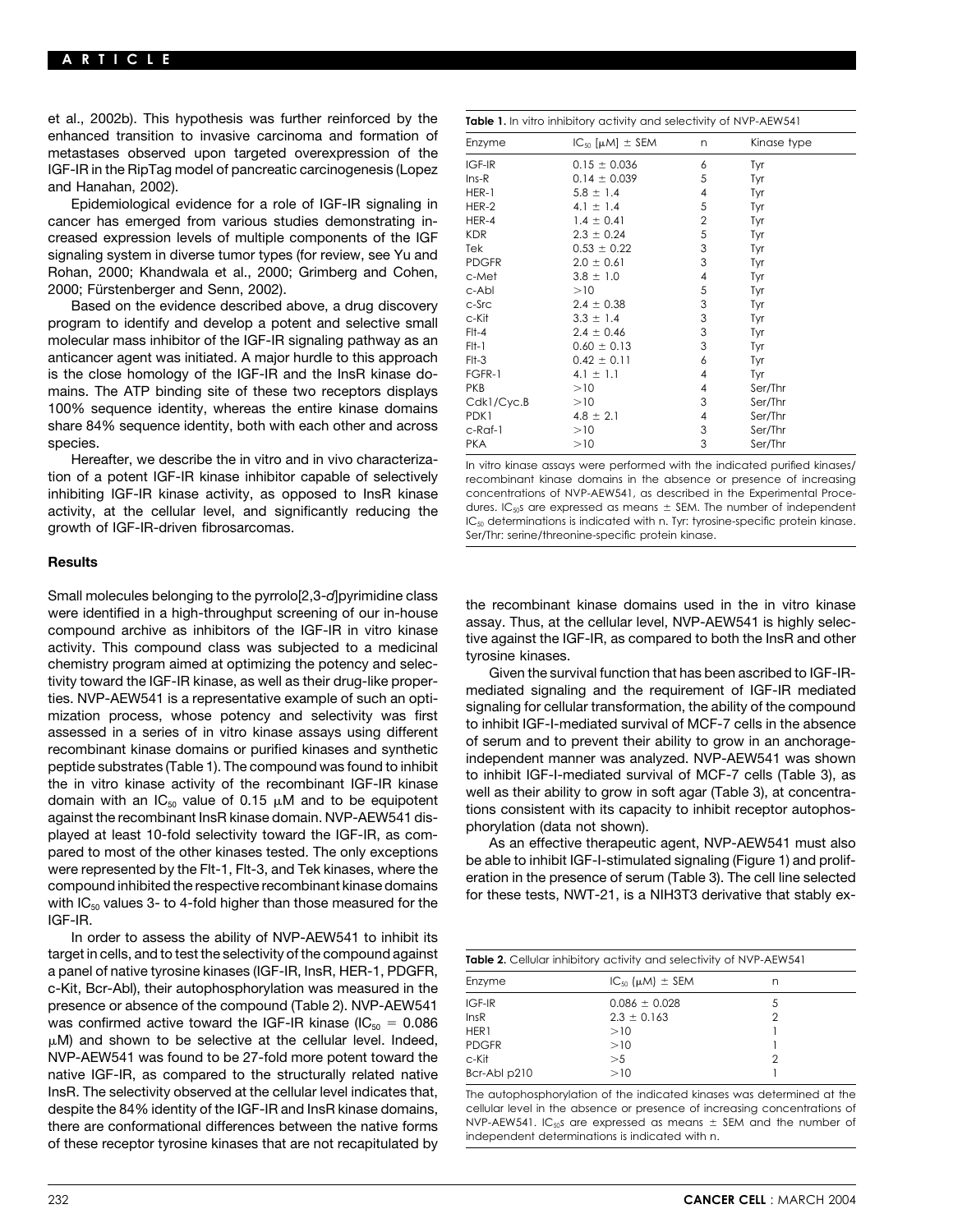|                                                  |  |  |  | <b>Table 3.</b> Inhibition of IGF-I-mediated survival, anchorage-independent |  |
|--------------------------------------------------|--|--|--|------------------------------------------------------------------------------|--|
| growth, and cellular proliferation by NVP-AEW541 |  |  |  |                                                                              |  |

| Assay                          | Cell line | $IC_{50}$ ( $\mu$ M) $\pm$ SEM | n |
|--------------------------------|-----------|--------------------------------|---|
| <b>IGF-I-mediated survival</b> | MCF-7     | $0.162 \pm 0.016$              | 8 |
| Soft agar                      | $MCF-7$   | $0.105 \pm 0.018$              | っ |
| Proliferation                  | NWT-21    | $1.64 \pm 0.67$                | 6 |

The ability of NVP-AEW541 to inhibit IGF-I-mediated survival was assessed in MCF-7 cells in the absence of serum. Inhibition of anchorage-independent growth by NVP-AEW541 was assessed in a soft agar assay using MCF-7 cells. The proliferative capacity of NWT-21 cells (NIH3T3 stably expressing the human IGF-IR) growing in serum-containing media was determined in the absence and presence of increasing concentrations of the compound. The IC<sub>50</sub> values are expressed as mean  $\pm$  SEM and the number of independent determinations is indicated with n.

presses the human IGF-IR. IGF-IR overexpression in murine fibroblasts is reported to result in transformation, as assayed by focus formation and tumor growth in nude mice, indicating that the NWT-21 cells would also represent a suitable IGF-IR-driven model for further in vivo efficacy studies. IGF-IR-medi-<br>ated signaling was monitored both at the level of receptor<br>autophosphorylation and phosphorylation of PKB, which is a<br>position of IGE-IP-mediated signaling PKB inhibition, similar dose-dependent reduction in the level of (phospho-IGF-IR) or by Western blot. phospho-MAPK and phospho-GSK-3<sub>B</sub> were observed in independent experiments, where NWT-21 cells were exposed in vitro to NVP-AEW541 (data not shown).

MAPK. As shown in Figure 2, ligand-mediated IGF-IR autophos- phosphorylation in the NWT-21 tumor xenograft (Figure 3). phorylation and phosphorylation of PKB and MAPK were abro- Finally, the in vivo antitumor activity of NVP-AEW541 was



**Figure 1.** Inhibition of IGF-IR signaling by NVP-AEW541 in NWT-21 cells **Discussion** Inhibition of IGF-IR-mediated signaling by NVP-AEW541 was determined<br>in NWT-21 cells, a derivative of NIH3T3 mouse fibroblasts obtained upon in NWT-21 cells, a derivative of NIH3T3 mouse fibroblasts obtained upon MVP-AEW541 is an optimized IGF-IR kinase inhibitor that selec-<br>overexpression of the human IGF-IR. Cells were grown as a monolayer, tively distinguish blot as described in the Experimental Procedures. the cellular level (27-fold), but not in the in vitro kinase assays,



Inhibition of IGF-IR-mediated signaling by NVP-AEW541 in murine lung was downstream signaling event. As shown in Figure 1 and Table determined ex vivo as described in the Experimental Procedures. NVP-3, NVP-AEW541 was capable of effectively inhibiting IGF-IR-<br>mediated signaling as well as cellular proliferation in the pres- kg was injected i.v., and the tissue was collected 5 min thereafter. IGF-IR, mediated signaling, as well as cellular proliferation, in the pres-<br>Reference of portunal in addition to phoephe ICE ID and phoephe FKB, and MAPK phosphorylation, as well as their total levels to ensure equal ence of serum. In addition to phospho-IGF-IR and phospho-<br>loading, were determined ex vivo by immunoprecipitation-Western blot

To assess and compare the activity of IGF-IR inhibitors in gated upon oral administration of NVP-AEW541. Having demonvivo, a pharmacodynamic model was established. Murine lung strated the ability of the compound to abrogate IGF-I signaling was selected as a suitable tissue based on the observation that in vivo, its effect on subcutaneously implanted NWT-21 tumors it contains detectable levels of the receptor and that stimulation was assessed. In line with the observations obtained in lung with IGF-I leads to receptor autophosphorylation and activation tissue, oral administration of NVP-AEW541 resulted in abrogaof downstream signaling intermediates, including PKB and tion of basal and IGF-I-induced receptor, and PKB and MAPK

> assessed in the NWT-21 fibrosarcoma tumor model (Figure 4). Animals with established NWT-21 subcutaneous tumors were treated orally (bid,  $7 \times$ /week) with 20 mg/kg, 30 mg/kg, or 50 mg/kg of NVP-AEW541. A consistent and dose-dependent inhibition of tumor growth was observed in compound treated animals with T/C values of 32%, 28% and 14%, respectively. All treatment groups had significantly smaller tumor volumes, as compared to the tumor volumes in the control vehicle group (Dunnett's test,  $p < 0.05$ ). NVP-AEW541 was well tolerated at the doses applied, and the recorded variations in body weight were not statistically significant. Thus, NVP-AEW541 fulfills the requirements, in terms of potency, specificity, oral bioavailability and in vivo activity, to represent an effective IGF-IR targeting anticancer agent.

phorylation, as well as their total protein levels, were determined by Western related InsR. The selectivity toward the IGF-IR is observed at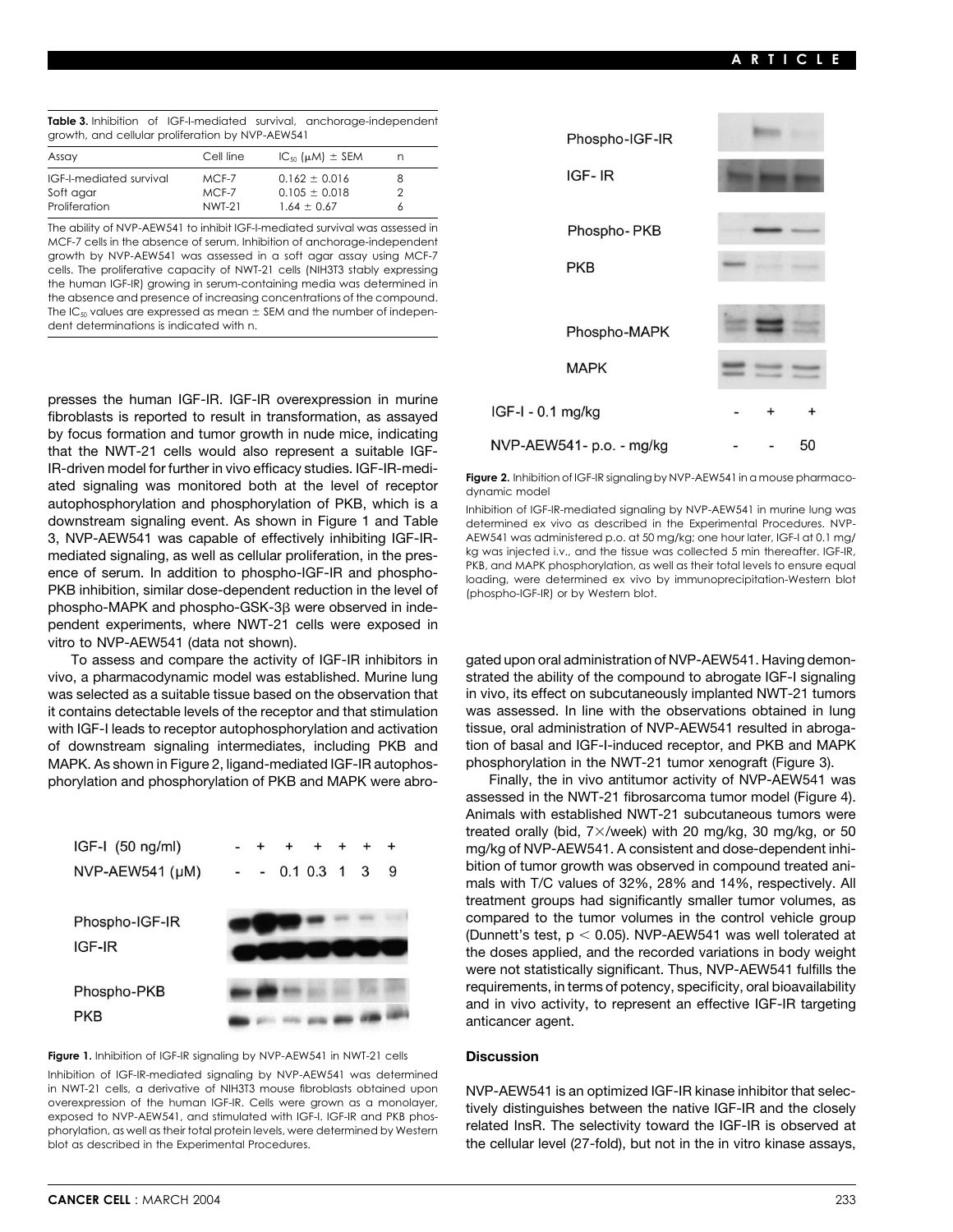

Inhibition of IGF-IR-mediated signaling by NVP-AEW541 in subcutaneous NWT-21 tumors was determined ex vivo as described in the Experimental **obtained by ectopic expression of the human IGF-IR in NIH3T3**<br>Procedures. NVP-AEW541 was administered p.o. at 50 mg/kg; one hour **mouse fibroblasts. Th** later, tumor tissue was collected with or without prior stimulation with IGF-I<br>(0.1 mg/kg) by i.v. injection. IGF-IR, PKB, and MAPK phosphorylation, as well<br>as their total levels to ensure equal loading, were determined ex Western blot levels to enside equal lodding, were determined ex vivo by efficacy studies, NVP-AEW541 was demonstrated to strongly

spective kinase domains are used. It is conceivable that struc-<br>tural features peculiar to each of these two receptors, but absent this inhibitor toward IGF-IR driven tumors in vivo. tural features peculiar to each of these two receptors, but absent this inhibitor toward IGF-IR driven tumors in vivo.<br>in the recombinant kinases, affect and differentiate the confor- Despite the cellular selectivity achie in the recombinant kinases, affect and differentiate the conformation of the respective kinase domains in the context of the as compared to the lnsR, there remains a potential risk of such native receptors. Similar observations were obtained in the case a compound interfering with glucose/insulin metabolism. In fact, and the case a compound interfering with glucose/insulin metabolism. In fact, a situation wh of Flt-3, where the selectivity of NVP-AEW541 toward the IGF-IR improved from 2.8-fold in vitro to 21-fold at the cellular level selective IGF-IR inhibitor would prevent crossphosphorylation (data not shown). and activation of the associated InsR heterodimeric partner.

expected from an IGF-IR inhibitor. It effectively inhibits the sur- concentrations high enough to also inhibit the InsR. To assess vival function ascribed to IGF signaling and prevents the ability this potential risk, plasma glucose and plasma insulin were monof transformed cells to grow in an anchorage-independent man- itored in mice treated with efficacious doses (50 mg/kg, bid, ner, both events occurring at concentrations that are consistent p.o.) of NVP-AEW541. No significant differences were observed

ing with the notion that IGF-IR-mediated signaling is key for the growth of tumor cells under anchorage-independent conditions, but less so for their growth as adherent monolayer, higher concentrations of compound were generally required to inhibit proliferation of tumor cells in monolayer cultures than in the soft agar. Furthermore, cell-cell contact has been observed to negatively influence the sensitivity of cells to IGF-IR inhibitors (data not shown), probably because other, cell-contact-driven, survival mechanisms come into play. Thus, inhibition of IGF-IR signaling is likely to be more efficacious in inhibiting the onset of metastasis than the growth of an established primary tumor, unless the latter is exquisitely IGF-dependent. This view is supported by studies in which impairment of IGF-IR function, either through the use of antisense molecules or dominant negative mutants (Long et al., 1995; Dunn et al., 1998), led to a reduction

Figure 3. Inhibition of IGF-IR signaling by NVP-AEW541 in NWT-21 tumor xeno-<br>grafts **Figure 3.** In the number of metastasis, but not the primary tumor.<br>Labibition of IGF-IR-driven tumor model,<br>labibition of IGF-IR-driven t mouse fibroblasts. This cellular system was shown to respond inhibit IGF-IR-mediated signaling in both a pharmacodynamic model and in subcutaneously implanted NWT-21 tumors. Consistently with IGF-IR signaling inhibition, NVP-AEW541 was where recombinant protein fragments corresponding to the re-<br>spective kinase domains are used. It is conceivable that struc-<br>planted NWT-21 tumors, thereby demonstrating the efficacy of

The compound was found to fulfill the key characteristics Alternatively, the compound could in principle accumulate at with its capacity to inhibit IGF-IR autophosphorylation. In keep- when the plasma glucose and insulin levels of vehicle and com-

### **Tumor Volume**





**Body Weight** 

**Figure 4.** Inhibition of tumor growth by oral administration of NVP-AEW541 in a fibrosarcoma model

Tumors were established in female nude mice (Hsd:Athymic Nude-*nu*) by subcutaneous implantation of NWT-21 tumor fragments ( $3 \times 3 \times$ 3 mm) obtained from donor mice. Seven days after implantation (day 0), treatment with NVP-AEW541 was started at doses of 20 mg/kg, 30 mg/kg, and 50 mg/kg p.o. bid, 7×/week. Vehicle controls received 25 mM  $L(+)$ -tartaric acid p.o. bid, 7×/week. Tumor volumes were determined according to the formula L  $\times$  W  $\times$  H  $\times$   $_{\pi}$  / 6 and are shown in mm<sup>3</sup> as mean  $\pm$  SEM. Body weights are shown in g as mean  $\pm$  SEM. The experiment was terminated 11 days after start of treatment.  $*p < 0.05$  (Dunnett's) versus control vehicle.

### 234 **CANCER CELL** : MARCH 2004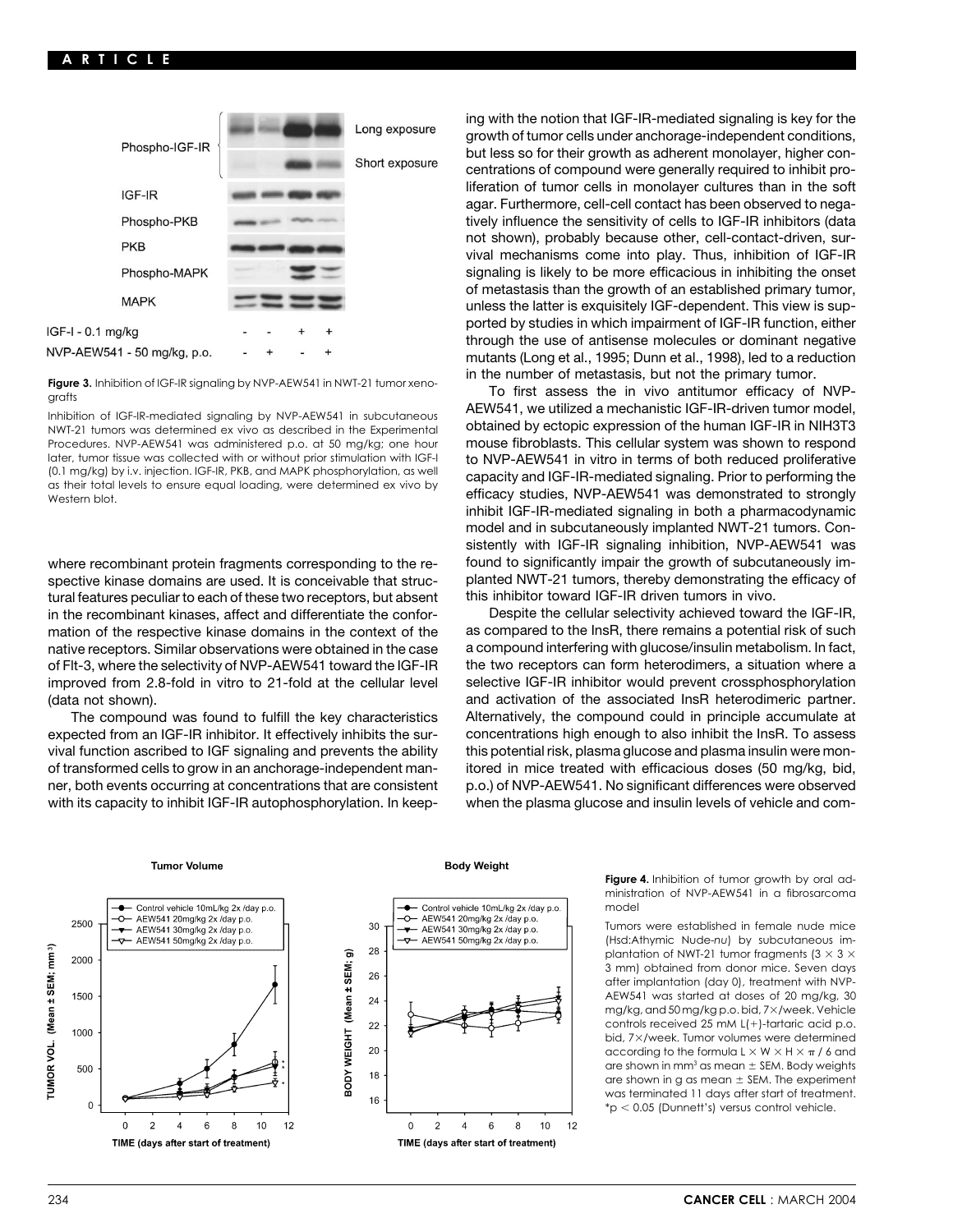ment (see Supplemental Table S1 at http://www.cancercell.org/ [133P]ATP (37–110 Table S1 at http://www.cancercell.org/ P[37–110 Table S1 at http://www.cancercell.org/ P[37–110 Table S1 at http://www.cancercell.org/ Party R

The protein kinases were cloned, expressed, purified, and assayed according **PKA**<br>to the following procedure unless explicitly stated otherwise. pFbacG01, The *i* to the following procedure unless explicitly stated otherwise. pFbacG01, The catalytic domain of PKA was assayed according to the manufacturer's<br>pFbacGST2T, and pFbacGSTx3 Bac-to-Bac donor vectors were generated procedure from the pFastBac1 vector (GIBCO-BRL; Cheshire, UK) by insertion of the muscle was reconstituted in nanopure water and frozen -20°C as stock<br>GST coding sequence from pAcG1, pAcG2T, and pAcG3X, respectively alignots (5000 U GST coding sequence from pAcG1, pAcG2T, and pAcG3X, respectively aliquots (5000 U/ml). The heptapeptide Leu-Arg-Arg-Ala-Ser-Leu-Gly,<br>(PharMingen; San Diego CA, USA). The kinase coding sequences were then known as Kemptide (PharMingen; San Diego CA, USA). The kinase coding sequences were then known as Kemptide (Bachem; Bubendorf, Switzerland), was used as peptide<br>fused to GST and sequence identity was confirmed.

Viruses for each of the kinases were generated in Sf9 (ATCC# CRL-<br>1711) or Sf21 (ATCC# VR-2209) cells (American Type Culture Collection; mM Ma(OAc) x (4H.O) 225 mM NaCl, 50 uM ATP (0.1 uCi [v<sup>33</sup>PIATP (37-1711) or Sf21 (ATCC# VR-2209) cells (American Type Culture Collection; mM Mg(OAc)<sub>2</sub> × (4H<sub>2</sub>O), 225 mM NaCl, 50 µM ATP (0.1 µCi [ $\gamma^{38}$ P]ATP (37-<br>Manassas, VA, USA) according to the protocol supplied by GIBCO-BRL 110TB

were seeded with  $5 \times 10^7$  cells/plate and infected with 1 ml of virus-con-<br>and centrifuged at 500 pm for 5 min. Cell pellets from 10–20 100 cm<sup>2</sup> plates<br>and centrifuged at 500 pm for 5 min. Cell pellets from 10–20 100 c

terminated by the addition of 20  $\mu$  of 125 mM EDTA. Subsequently, 30  $\mu$  mM MgCl<sub>2</sub>, 3.0 mM MnCl<sub>2</sub>, 10  $\mu$ M Na<sub>3</sub>VO<sub>4</sub>, 1 mM D11, 1 % DMSO, 1.0  $\mu$ M<br>(c-Abl, c-Src, IGF-1R) or 40  $\mu$  (all other kinases) of the react soaked for 5 min with methanol, rinsed with water, then soaked for 5 min FIFE a ISOTORM OF NUMAN PKB/AKT was kindly provided by Dr. T. Roberts society of the soaked for 5 min and the soaked for 5 min and the society of the with 0.5 % H<sub>3</sub>PO<sub>4</sub> and mounted on vacuum manifold. After spotting all (DFCI, Boston, USA). The kinase assays were performed as described (Alessi<br>samples, vacuum was connected and each well rinsed with 200 µl 0.5 % et al. H<sub>3</sub>PO<sub>4</sub>. Membranes were removed and washed 4× on a shaker with 1.0 % at ambient temperature in a final volume of 30 µl containing 51 mM MOPS 3PO4. Membranes were removed and washed 4× on a shaker with 1.0 % at ambient te H<sub>3</sub>PO<sub>4</sub>, once with ethanol. After drying, mounting in Packard TopCount 96- (pH 7.2), 1.05 mM DTT, 5.0 mM MgCl<sub>2</sub> × (6H<sub>2</sub>O), 0.01% Triton X-100, 100<br>Well frame, and adding of 10 ul/well of Microscint (PerkinFlmer well frame, and adding of 10 µl/well of Microscint (PerkinElmer Schweiz; µM [y<sup>ss</sup>P]ATP (0.1µCi/vial), 0.050 mM Cross<br>Hühnenberg, Switzerland), membranes were counted, IC<sub>se</sub> values were cal- tured in-house), and 0.1–0.3 U Hühnenberg, Switzerland), membranes were counted. IC<sub>50</sub> values were cal- intered in-house), and 0.<br>Culated by linear regression analysis of the percentage inhibition of each **HER-1, HER-2, HER4** culated by linear regression analysis of the percentage inhibition of each **HER-1, HER-2, HER4**<br>compound in duplicate, at four concentrations (usually 0.01, 0.1, 1, and 10 The HER-1 and HER-2 cDNAs were kindly provided by compound in duplicate, at four concentrations (usually 0.01, 0.1, 1, and 10 The HER-1 and HER-2 cDNAs were kindly provided by Dr. Nancy Hynes<br>u.M. One unit of protein kinase activity is defined as 1 nmole of <sup>33</sup>P transfer μM). One unit of protein kinase activity is defined as 1 nmole of <sup>33</sup>P transferred (FMI, Basel, Switzerland). Recombinant baculovirus was generated that ex-<br>from [γ<sup>33</sup>P]ATP to the substrate protein per minute per mg of from  $[\gamma^{33}P]$ ATP to the substrate protein per minute per mg of protein at 37°C.  $PKC$ - $\alpha$ 

Expression of recombinant bovine PKC- $\alpha$  using the baculovirus system has been described (Stabel et al., 1991; Geiges et al., 1997). PKC-α was partially purified by DEAE sepharose (Pharmacia; Dübendorf, Switzerland). The en- (3 ng), GST-HER-2 (10 ng), and GST-HER-4 (4 ng) were carried out for 15<br>zyme assay was carried out for 20 min at RT in a final volume of 30 μl min at zyme assay was carried out for 20 min at RT in a final volume of 30  $\mu$ l containing 0.1–0.3 U of PKC- $\alpha$ , 20 mM Tris•HCl (pH 7.4), 10 mM Mg(NO<sub>3</sub>)<sub>2</sub>  $\times$ 

pound treated animals were compared after 10 days of treat-<br>ment (see Supplemental Table S1 at http://www.capcercell.org/ [y<sup>33</sup>P]ATP (37-110 TBq/mmol).

cgi/content/full/5/3/231/DC1), indicating that at least under<br>these conditions, antitumor activity could be achieved without<br>affecting the concentration of glucose and insulin in plasma.<br>Thus, NVP-AEW541 specifically targ at  $-80^{\circ}$ C. The oocytes were then homogenized following thawing and centriresents a novel, potential therapeutic strategy for the treatment fuged as described (Arion et al., 1988; Rialet and Meijer, 1991). The superna-<br>of tumor types for which IGF-IR-mediated signaling is a required tant from oo of tumor types for which IGF-IR-mediated signaling is a required tant from oocytes was equilibrated for 30 min at 4°C under constant rotation<br>driving/sunvival function. One such tumor type is likely to be with the p<sup>ockshs</sup> driving/survival function. One such tumor type is likely to be<br>
multiple myeloma, for which dependency on IGF-signaling and<br>
sensitivity to a closely related IGF-IR kinase inhibitor have been<br>
demonstrated in vitro and in for 30 min at RT in a final volume of 30  $\mu$ l containing 0.1–0.3 U of Cdk1/ cycB, 0.1 mg/ml histone H1 (Sigma; St. Louis, Mo., USA) as a substrate, Experimental procedures **Experimental procedures** 60 mM B-glycerophosphate, 30 mM nitrophenylphosphate, 25 mM MOPS, 5 mM EGTA (pH 8.0), 15 mM MgCl<sub>2</sub>, 1 mM DTT, 0.1 mM Na<sub>3</sub>VO<sub>4</sub>, 1 % DMSO, **In vitro kinase assays The state of the state of the state of the state of the STATP (37–110 TBq/mmol).** The state of  $\mu$ Ci  $\mu$ <sup>33</sup>PJATP (37–110 TBq/mmol).

procedure (Sigma; St. Louis, Mo., USA). In brief, liophilized PKA from rabbit d to GST and sequence identity was confirmed. substrate. The enzyme assay was carried out for 20 min at RT in a final<br>Viruses for each of the kinases were generated in Sf9 (ATCC# CRL- solume of 30 ul containing 1 U of PKA, Manassas, VA, USA) according to the protocol supplied by GIBCO-BRL  $\begin{array}{c} \text{(Cheshire, UK)}, \text{unless stated otherwise.} \\ \text{(Cheshire, UK)}, \text{unless stated otherwise.} \\ \text{For large-scale protein expression, 100 cm}^2 \text{round tissue culture plates} \\ \text{were seeded with } 5 \times 10^7 \text{ cells/plate and infected with 1 ml of virus-con-} \\ \end{array}$ 

and 10% Glycerol, and stored at  $-70^{\circ}$ C.<br>
The activities of protein kinases were assayed in the presence or ab-<br>
sence of inhibitors by measuring the incorporation of <sup>33</sup>P from [ $\gamma^{33}$ P]ATP<br>
(1000 Ci/mmol; Amersham;

 kinase domains of human HER-1 and HER-2, respectively. The coding sequence for HER-4 kinase domain (aa 676–1308) was amplified by PCR from a human uterus cDNA library. The kinase assays with purified GST-HER-1 mM  $MgCl<sub>2</sub>$ , 3 mM  $MnCl<sub>2</sub>$ , 0.01 mM Na<sub>3</sub>VO<sub>4</sub>, 1 % DMSO, 1 mM DTT, 3  $\mu$ g/mL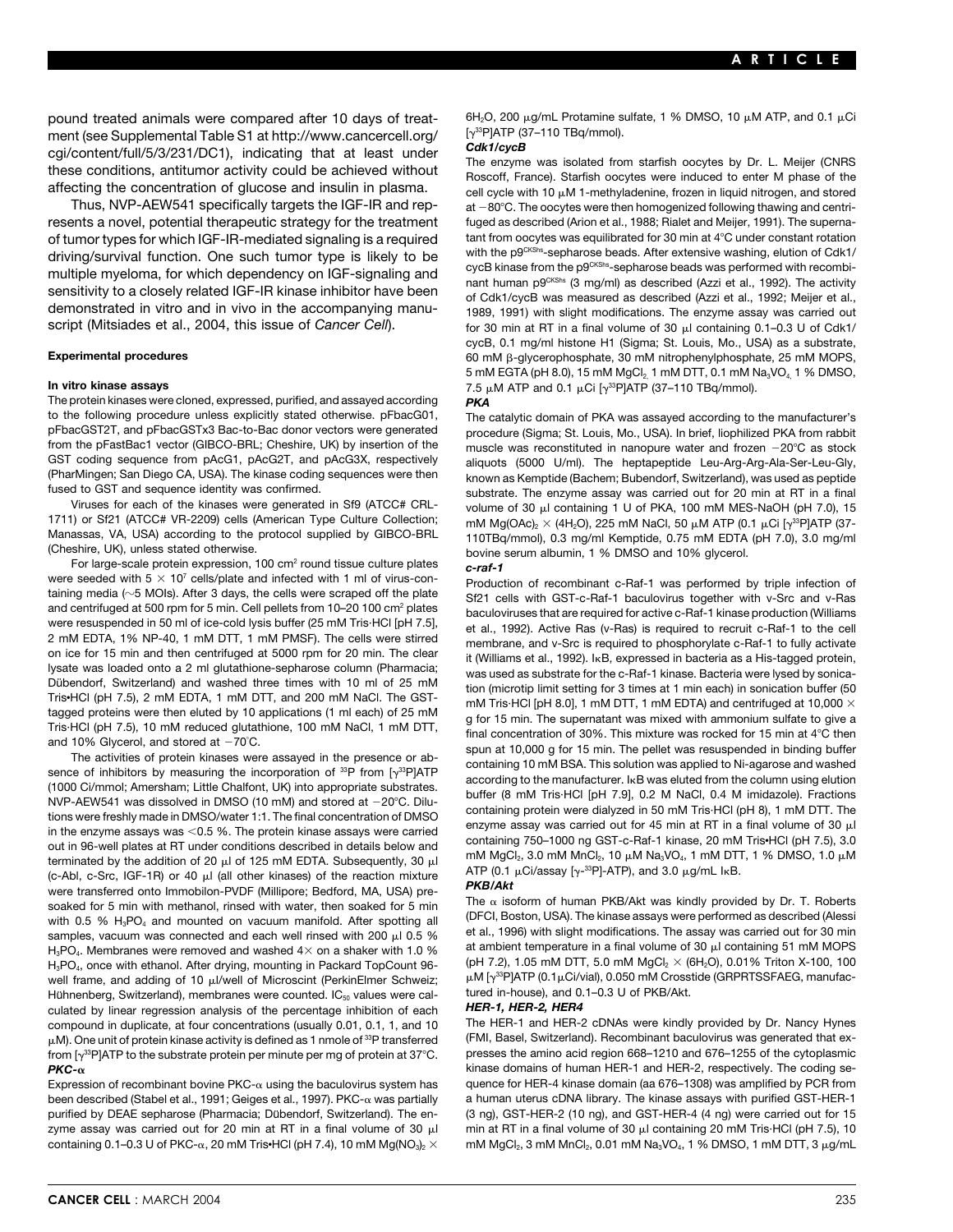0.1 Ci). containing 10% FCS and 1% penicillin/streptomycine. The human epider-

baculovirus/Sf9 system as described (Bhat et al., 1997). A protein of 37 kDa serum, in presence of 1% sodium pyruvate and 1% penicillin/streptomycin. (c-Abl kinase) was purified by a two-step procedure over a cobalt metal A31 cells (BALB/3T3 clone A31, ATCC CCL-163) were grown in DMEM highchelate column followed by an anion exchange column (Pharmacia; Düben- glucose with 10% FCS, 1% L-Glutamine, and 1% penicillin/streptomycin. dorf, Switzerland) with a yield of 1-2 mg/l of Sf9 cells (McGlynn et al., 1992). GIST882 cells, originally derived from a human gastrointestinal stromal tu-Tyrosine protein kinase assays with purified c-Abl contained in a total volume mor, were obtained from Jonathan A. Fletcher (DFCI, Boston) and cultivated of 30 µl: 10 ng c-Abl kinase, 20 mM Tris·HCl (pH 7.5), 10 mM MgCl<sub>2</sub>, 10 in RPMI 1640, supplemented with 15% FCS, and 2 mM glutamine. These  $\mu$ M Na<sub>3</sub>VO<sub>4</sub>, 1 mM DTT, 1 % DMSO, 5  $\mu$ M ATP (0.07  $\mu$ Ci/assay [ $\gamma$ -<sup>33</sup>P]-ATP) cells express a mutated kit that is constitutively activated. The murine myand 30 µg/ml Poly-AEKY (poly-Ala,Glu,Lys,Tyr-6:2:5:1; Sigma; St. Louis, eloid progenitor cell line 32Dcl3 transfected with the p210 Bcr-Abl expression Mo., USA) and were carried out for 10 min at RT. vector pGDp210Bcr/Abl (32D-bcr/abl) was obtained from J. Griffin (Bazzoni

GST fusion protein. The assay contained in a final volume of 30 µl: 5 ng were grown in RPMI 1640, 10% fetal calf serum, 2 mM glutamine. All cell c-Src kinase, 20 mM Tris·HCl (pH 7.5), 10 mM MgCl<sub>2</sub>, 0.01 mM Na<sub>3</sub>VO<sub>4</sub>, 1% culture reagents were purchased from Invitrogen (Basel, Switzerland). DMSO, 1 mM DTT, 25 µg/ml poly(Glu,Tyr) 4:1 (Sigma; St. Louis, Mo., USA), 20  $\mu$ M ATP ( $\gamma$ -[<sup>33</sup>P]-ATP 0.07  $\mu$ Ci), and was carried out for 10 min at RT. **Cellular autophosphorylation assays** 

cytoplasmic domain of the human IGF-IR was generated as a GST fusion or the reduction of autophosphorylation of the constitutively active kinases<br>protein. Similarly, a baculovirus expressing the amino acid region 919–1343 of the cytoplasmic kinase domain of the human insulin receptor, Ins-R, was detected using the AP-labeled anti-phosphotyrosine Ab PY20(AP) as second generated. Tyrosine protein kinase assays with purified GST-IGF-IR (100 ng) Ab and the chemiluminescent AP-substrate CDPStar RTU with Emerald II. and GST-Ins-R (50 ng) were performed in a final volume of 30  $\mu$ l containing 20 **IGF-IR** mM Tris•HCl (pH 7.6), 10 mM MgCl<sub>2</sub>, 0.01 mM Na<sub>3</sub>VO<sub>4</sub>, 1 % DMSO, 1 mM NWT-21 cells were seeded into 96-well tissue culture plates (Costar; Wohlen, DTT, 3 µg/ml 1.0 µM (Ins-R), and 30 µM (IGF-IR) of poly(Glu,Tyr) 4:1 (Sigma; Switzerland) at 5000 cells/well in complete growth medium and grown to St. Louis, Mo., USA), and 0.1 µCi ATP (y-[<sup>33</sup>P]-ATP). The assay was carried 70%–80% confluency by incubation at 37°C, 5% CO<sub>2</sub>. After starvation for

domains fused N-terminally to GST were provided by the lab of Dr. Marmé mM Tris·HCl [pH 7.2], 120 mM NaCl, 1 mM EDTA, 6 mM EGTA, 1% NP-40, (Klinik für Tumour Biologie, Freiburg, Germany). The coding sequences for 20 mM NaF, 1 mM benzamidine, 15 mM sodium pyrophosphate, 1 mM the cytoplasmic domain of c-Kit (aa 544–976) and c-Fms (aa 538–972) were PMSF, and 0.5 mM Na<sub>3</sub>VO<sub>4</sub>).

Recombinant baculovirus that expresses the amino acid region 563–993 of phosphatase (AP) labeled anti-phosphotyrosine Ab (PY20[AP], Zymed; Bathe cytoplasmic kinase domains of human Flt-3 was generated. The coding sel, Switzerland), diluted to 0.2 µg/ml in RIPA buffer, and incubated overnight sequences for the cytoplasmic domain of Flt-3 were amplified by PCR from at 4°C. After washing (PBST) and incubation for 45 min at RT with the human c-DNA libraries (Clontech; Palo Alto CA, USA). Tyrosine protein kinase luminescent AP-substrate CDPStar RTU with Emerald II (90 µ//well), luminesassays with purified GST-Flt-3 was carried out for 15 min at RT in a final cence was measured using a Packard Top Count Scintillation Counter. volume of 30 µl containing 200-1800 ng of enzyme protein (depending on *InsR* the specific activity), 20 mM Tris•HCl (pH 7.6), 3 mM MnCl<sub>2</sub>, 3 mM MgCl<sub>2</sub>, A commercial monoclonal anti-Ins-R-ß-subunit antibody (Neomarkers Ab6, 1 mM DTT, 10  $\mu$ M Na<sub>3</sub>VO<sub>4</sub>, 3  $\mu$ g/mL poly(Glu,Tyr) 4:1 (Sigma; St. Louis, Basel, Switzerland) was used as a capture antibody for the insulin receptor. Mo., USA), 1 % DMSO, 8.0  $\mu$ M ATP ( $\gamma$ -[<sup>33</sup>P]-ATP 0.1  $\mu$ Ci). Black ELISA plates were coated overnight with 50  $\mu$ l 0.75  $\mu$ g/ml Ab6 in PBS

Flt-4) expressing the amino acid regions 725–1298 was provided by Dr. Switzerland) in complete growth medium and incubated at 37°C, 5% CO<sub>2</sub><br>Marmé (Klinik für Tumour Biologie, Freiburg, Germany). GST-Flt-4 was as- until th Marmé (Klinik für Tumour Biologie, Freiburg, Germany). GST-Flt-4 was asof enzyme protein (depending on the specific activity), 20 mM Tris•HCl (pH compound, the cells were stimulated with 5 µg/ml insulin for 10 min at 37°C. 7.6), 3 mM MnCl<sub>2</sub>, 3 mM MgCl<sub>2</sub>, 1 mM DTT, 10  $\mu$ M Na<sub>3</sub>VO<sub>4</sub>, 3  $\mu$ g/ml poly(Glu, Immediately after stimulation, the cells were washed twice with cold PBS, Tyr) 4:1 (Sigma; St. Louis, MO, USA), 1% DMSO, 8.0  $\mu$ M ATP ( $\gamma$ -[<sup>33</sup>P]-ATP and lysed at 4°C with 150  $\mu$ /well freshly prepared RIPA buffer. 50  $\mu$ l of each  $0.1 \mu$ Ci). Ci). Civil under the precoated contract the precoated contract of the precoated culture plate to the precoated

NWT-21 cells are NIH3T3 mouse fibroblasts that stably overexpress the in RIPA buffer (final concentration: 0.1  $\mu$ g/ml). The final washing with PBST human IGF-IR and were generated as previously described (Kato et al., was followed by addition of 90 µl/well chemiluminescent AP-substrate 1993) by Dr. Thomas Geiger (Novartis Pharma AG). The cells were passaged (CDPStar RTU with Emerald II) and incubation for 45 min at RT (dark). in DMEM high glucose, 10% FBS, and 1% Na-Pyruvate. A14 cells are Luminescence was measured (as counts per second, CPS) with a Packard NIH3T3 mouse fibroblast cells that have been stably transfected with human TopCount Microplate Scintillation Counter.

poly(Glu,Tyr) 4:1 (Sigma; St. Louis, Mo., USA), and 2.0 µM ATP ( $\gamma$ -[<sup>33</sup>P]-ATP Ins-R cDNA (Pronk et al., 1994). The cells were cultured in DMEM medium *c-Abl* moid carcinoma cell line A431 (ATCC CRL1555) was grown in Dulbecco's The His-tagged kinase domain of c-Abl was cloned and expressed in the modified Eagle's medium (DMEM) supplemented with 10% fetal bovine *c-Src* et al., 1996). The cells express the fusion bcr-abl protein with a constitutively The baculovirus expressing full-length chicken c-Src was generated as a active abl kinase and proliferate in an IL-3-independent manner. The cells

**IGF-IR, Ins-R 196-Well capture ELISAs** were established to measure inhibition of either The baculovirus expressing the amino acid region 950–1337 of the mature ligand-induced receptor autophosphorylation (IGF-IR, InsR, EGF-R, PDGFR) (c-Kit, Bcr-Abl). For all described capture ELISAs, phoshorylated target was

out for 20 min at RT.<br>**KDR, Fit-1, Fik-1, Tek, c-Met, c-Kit, c-Fms, PDGFR-ß, FGFR-1** 24 hr in DMEM, 0.5% FCS, the cells were incubated for 90 min in presence<br>**KDR, Fit-1, Fik-1, Tek, c-Met, c-Kit, c-Fms, PDGFR-ß, FGFR-1** o *or absence of test compound followed by stimulation with IGF-I (final concen-*Recombinant baculovirus for the KDR (aa 807-1350), Flt-1 (aa 784-1338), tration: 10 ng/ml) for 10 min at 37°C. Subsequently, the cells were washed Flk-1 (aa 792–1367), Tek (aa 773–1124), and PDGFR- $\beta$  (aa 661–1106) kinase twice with ice-cold PBS and lysed at 4°C with 50  $\mu$ //well RIPA-buffer (50

amplified by PCR from human uterus and from human bone marrow cDNA MAB 24-60 was used as capture antibody for the IGF-IR. The hybridoma libraries (Clontech; Palo Alto CA, USA), respectively. The assays (30 μl) line producing this anti-IGF-IR monoclonal antibody was originated by K.<br>contained 200–1800 ng of enzyme protein (depending on the specific activ-S Siddle (University of Cambridge, Cambridge, UK) and obtained from L. Schuity), 20 mM Tris•HCl (pH 7.6), 3 mM MnCl<sub>2</sub>, 3 mM MgCl<sub>2</sub>, 1 mM DTT, 10 μM maker (Georgetown University, Washington, USA), and the antibody was Na<sub>3</sub>VO<sub>4</sub>, 3 μg/ml poly(Glu,Tyr) 4:1 (Sigma; St. Louis, Mo., USA), 1 % DMSO, produced and purified by conventional methods. For the ELISA, black 96-1.0 μM ATP (c-Met, c-Kit, c-Fms), 8.0 μM ATP (KDR, Flt-1, Flk, Tek, FGFR- well Packard Opti Plates HTRF-96 (Packard, Zürich, Switzerland) were 1), 10.0  $\mu$ M ATP (PDGFR- $\beta$ ) ( $\gamma$ -[<sup>33</sup>P]-ATP 0.1  $\mu$ Ci), and were carried out for coated overnight with 50  $\mu$ l/well 0.1  $\mu$ g/ml mAB 24-60 in PBS and blocked 10–30 min at RT. with 3% BSA in PBST (PBS containing 0.05% Tween20). 40 µl of each cell **Fit-3** lysate was transferred to the precoated plates, mixed with 40 µl of an alkaline

**FIt-4 and all and the state of the state of the state of the state of the state of the state of the state of the state of the state of the state of the state of the state of the state of the state of the state of the st** 

A fusion protein of GST and the cytoplasmic domain of human Flt-4 (GST- $\frac{5 \times 10^3 \text{ A14}}{5 \times 10^3 \text{ A14}}$  cells/well were plated on 96-well plates (Costar; Wohlen, sayed for 15 min at RT in a final volume of 30 µl containing 200–1800 ng FCS, followed by incubation for 90 min in the absence or presence of test plate and incubated overnight at 4 C. Following washing with PBST, the **Cell lines Cell lines plates were incubated for 2 hr at RT** with 50  $\mu$ *l*/well PY20(AP), diluted 1:10000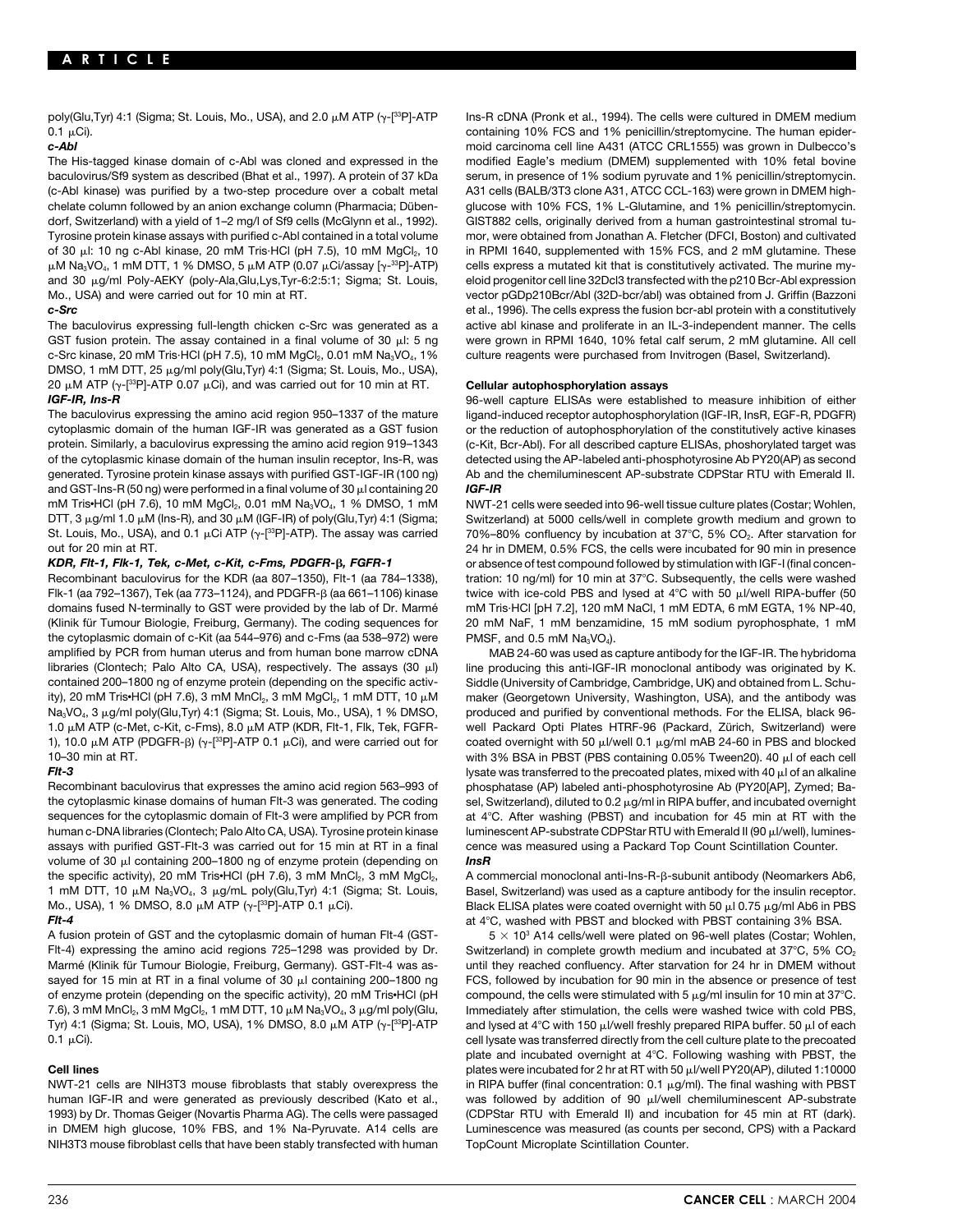starved for 24 hr in medium with 0.5% FBS, followed by incubation with incubation continued for 2 hr at 4°C. The Protein G Sepharose was collected, Basel, Switzerland) was coated to black ELISA plates. **Anti-mouse Ig anti-mouse Ig antibody (NA931V**, Pharmacia, Dübendorf, Switzerland). Mem-

starved for 4 hr in the presence of 0.5% FCS, followed by incubation with termined on 50 µg of total cell lysates obtained from NWT-21 cells cultured compound in starving medium for 2 hr. Subsequently, the cells were stimu- in vitro using an anti-phospho-IGF-IR antibody (407707; Calbiochem/Merck; lated with recombinant human PDGF BB (BACHEM, Bubendorf, Switzerland) Darmstadt, Germany), followed by a secondary HRP-coupled anti rabbit IgG at 50 ng/ml final concentration for 10 min followed by washing and lysis in antibody (NA934V; Pharmacia; Dübendorf, Switzerland). 70 μl/well lysis buffer. For the ELISA, 50 ng/well anti-PDGF-R Receptor Type PKB phosphorylation was determined using 20 μg of the total cell A/B antibody from Upstate Biotechnology (06-495; Frankfurt, Germany) was extract, resolved on 12% SDS gels (PAGErR Gold precast gels, Bioconcept; coated to black ELISA plate. Allschwil, Switzerland). Western blot was performed using an anti-Phospho-

pure water for 30–60 min at 37°C prior to seeding the GIST882 cells to secondary HRP-linked anti-mouse Ig antibody (NA931V, Pharmacia; Dübenimprove adherence and cell growth. The gelatin (EIA purity reagent; BIORAD, dorf, Switzerland). Reinach, Switzerland) was sterilized before use by heating (autoclave). Cells MAPK kinase phosphorylation was determined using an antibody spewere grown close to confluency in gelatin-precoated 96-well tissue culture cific for phosphorylated threonine 202/tyrosine 204 of p44/42 MAPK (4102, plates. Incubation with compound for 90 min was followed by washing and Cell Signaling; Frankfurt, Germany). The level of MAPK was monitored with cell lysis in 100 µl/well cold lysis buffer. For the ELISA, 100 ng per well a specific antibody (4101, Cell Signaling; Frankfurt, Germany). monoclonal anti-CD117 antibody (Diaclone; Besançon, France) was coated Detection was performed using the ECL Plus western blotting detection to black ELISA plates. system (Amersham biosciences; Dübendorf, Switzerland).

### *Bcr-Abl*

200,000 32D-Bcr-Abl cells were seeded per well in 96-well round bottom **Proliferation assay** tissue culture plates and treated with compound for 90 min followed by Between 3000 and 6000 cells/well were seeded in 96-well plates with a total washing and cell lysis in 150 µ//well lysis buffer. For the ELISA, 50 ng/well media volume of 100 µl/well. Increasing concentrations of the compound Germany) was coated to black ELISA plates. by addition of 25 µ/well Glutaraldehyde (20%) and incubation for 10 min

10% FCS, 1% Glutamate, 1% Na Pyruvate, and 10  $\mu$ g/ml bovine insulin following incubation for 30 min at RT on a plate shaker, absorbance was (Invitrogen; Basel, Switzerland). 24 hr after plating, medium was removed measured at 650 nm. and the cells were washed twice with PBS. 100  $\mu$  of serum-free medium containing IGF-1 (50 ng/ml) and 0.1% BSA was added in the presence of **Ex vivo analysis** lar viability was assayed using the Cell Titer 96R Aqueous One Solution Cell mg/kg) 5 min prior to euthanasia. Organs and tumor specimens derived

adapted to 24-well plates according to the method described previously mM Tris·HCl [pH 7.4], 2% SDS, 10 mM DTT, 2 mM Sodium Vanadate, 0.5 (Freedman and Shin, 1974). NVP-AEW541 was added directly to the agar- mM EDTA, 0.1 mM PMSF). Following extensive vortexing, the sample was containing medium, to final concentrations of 30 to 300 nM. The basal layer boiled for 10 min at 95 C with occasional vigorous vortexing. Following contained 0.5 ml per well of 0.8% bacto agar (Invitrogen; Basel, Switzerland) preclearing by centrifugation at 4°C and 14,000 rpm for 15 min, the supernain MCF7 growth medium. The plates were covered and stored in an incubator tant was transferred to a precooled Eppendorf and the protein concentration (37°C, 5% CO<sub>2</sub>) for at least 30 min to allow the medium to solidify before assayed. Immunoprecipitation and Western blot analysis were carried out addition of the top agar layer. 5000 MCF-7 cells per well were embedded as described above. in 0.5 ml top layer of 0.4% agar in growth medium. After 3 weeks incubation at 37 C, 5% CO2, cells were fixed, stained by crystal violet, positive colonies **In vivo efficacy study** (diameter  $>$  40  $\mu$ m) counted, and the transformation efficiency determined All experimental procedures strictly adhered to the Eidgenössisches

solved in DMSO) was added 20 min before stimulation with IGF-I (50 ng/ml) at time of arrival was between 18 and 25 g. The animals were kept in to reach final concentrations ranging from 0.1 to 10  $\mu$ M. Ten minutes thereaf-<br>Makrolon type III cages (8 animals per cage) in a 12 hr/12 hr light/dark cycle, ter, the dishes were placed on ice, cells rinsed with 10 ml cold PBS, and and food and water were ad libitum. At the end of the experiment, animals collected in 500  $\mu$ l lysis buffer (50 mM Tris·HCl [pH 7.5], 120 mM NaCl, 20 were sacrificed by CO<sub>2</sub> inhalation.<br>mM NaF, 1 mM EDTA, 6 mM EGTA, 15 mM pNPP, 15 mM Sodiumpyrophos- Generation of NWT-21 tumor phate, 1 mM Benzamidin, 0.1 mM PMSF, 0.5 mM Vanadate, 1% NP-40). performed as follows. NWT-21 cells were grown in DMEM (high glucose, Protein concentration was determined using Coomasie R Plus Protein Assay  $4.5$  g/l), 10% FCS, 1% L-glutamine, and 1% Na-pyruvate.  $5 \times 10^6$  cells/ Reagent Kit (Pierce; Lausanne, Switzerland). Between 800 µg and 1 mg of animal were initially injected s.c. into the right flank of five mice. For the

**HER-1** Cruz; Nunningen, Switzerland) overnight at 4°C on a rotating wheel. 30 μl A431 cells grown close to confluency in 96 well tissue culture plates were Protein G Sepharose (Sigma; St. Louis, Mo., USA) were then added and serial dilutions of the compound for 90 min. After stimulation with a final washed three times with lysis buffer, and resuspended in SDS-gel sample concentration of 50 ng/ml EGF (Upstate Biotechnology; 01-102, Frankfurt, buffer. Samples were loaded on 7.5% SDS gels (PAGErR Gold precast gels, Germany) for 10 min, cells were washed and lysed in 150 µl lysis buffer. Bioconcept; Allschwil, Switzerland) and Western Blot was performed using For the ELISA, 50 ng/well anti-EGFR Ab5 from NeoMarkers (MS-316-P; anti-phospho-Tyrosine antibody (4G10) followed by a secondary HRP-linked **PDGFR** branes were reprobed with anti-IGF-IRB antibody (sc-713; Santa Cruz; Nun-A31 cells grown in 96-well tissue culture plates close to confluency were ningen, Switzerland). Alternatively, IGF-IR tyrosine phosphorylation was de-

**c-Kit** PKB (Ser473) antibody (9271, Cell Signaling; Frankfurt, Germany) or an anti-96-well tissue culture plates were treated with 1.5% gelatin solution in nano- PKB antibody (9272, Cell Signaling; Frankfurt, Germany), followed by a

of the rabbit polyclonal anti-abl-SH3 domain (Ab 06-466; Upstate; Frankfurt, were added 24 hr thereafter in quadruplicate. 72 hr later, cells were fixed at RT. Cells were then washed  $2 \times$  with 200  $\mu$ I/well H<sub>2</sub>O and 100  $\mu$ I Methylene **IGF-I survival assay Blue (0.05%)** was added. After incubation for 10 min at RT, cells were MCF-7 cells were plated in 96-well dishes at 3000 cells/well in MEM EBS, washed 3× with 200 µl/well H<sub>2</sub>O. 200 µl/well HCl (3%) was added, and

Stimulation with IGF-I was induced by i.v. injection of the growth factor (0.1 Proliferation Assay (Promega; Wallisellen, Switzerland). from treated animals were immediately snap frozen upon removal from the animal. Samples were pulverized in a liquid nitrogen-cooled mortar and an **Soft agar assay being a straight a straight and the set of approximately 50 mg placed in a dry-ice-cooled Eppendorf tube.** MCF-7 cells were grown, as described above, and the soft agar assay was A 10 times equivalent volume of boiling extraction buffer was added (100

using a Kontron KS-400 image analysis system (Zeiss; Jena, Germany). Tierschutzgesetz and the Eidgenössische Tierschutzverordnung and were covered by the permit No. 1763 issued by the Kantonale Veterinäramt Basel-Western blot analysis of phospho-IGF-IR, phospho-PKB, Stadt (Switzerland). Female Harlan athymic nude mice were obtained from **and phospho-MAPK** and **MAPK** a Novartis internal breeding population (Hsd:Athymic Nude-nu) and were IGF-IR phosphorylation was tested in log phase cells. The compound (dis-<br>
IGF-IR phosphorylation was tested in log phase cells. The compound (dis-<br>

Webut the to the optimal hygienic conditions. The the total original hygi

Generation of NWT-21 tumor fragments and treatment of animals was total cell lysate were incubated with 2  $\mu$ g specific anti-IGF-IR (C-20; Santa in vivo efficacy experiment, tumors of 500 to 800 mm<sup>3</sup> were excised and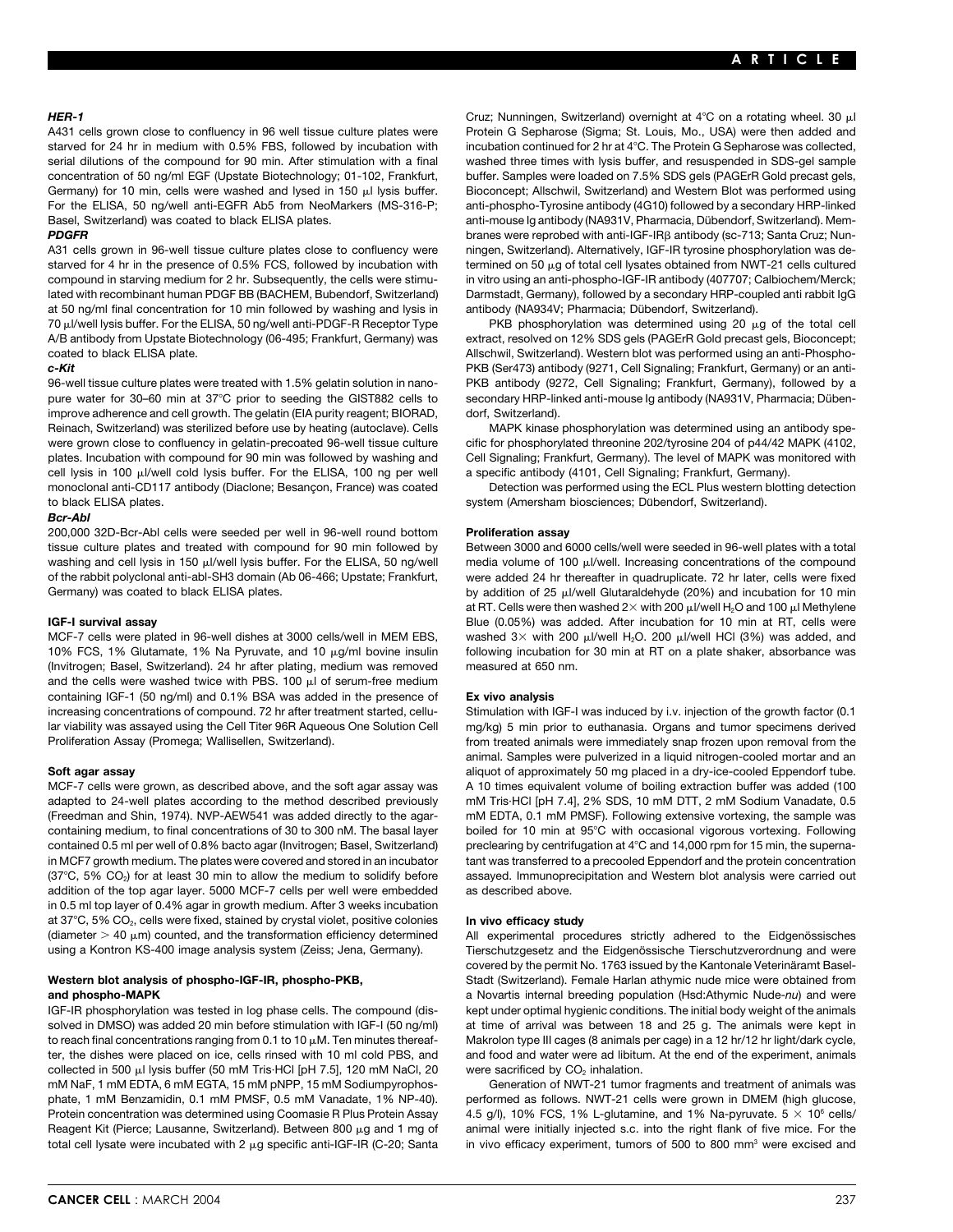were washed in sterile PBS and one tumor fragment per animal was transplanted s.c. into the right flank. Tumor volumes (length  $\times$  width  $\times$  height  $\times$  Capraro, H.G., Furet, P., Garcia-Echeverria, C., and Manley, P.W. (2002).<br>  $\pi$  / 6) and body weights were determined three times weekly day of treatment (day 0), the therapy group (NVP-AEW541) and the control the control the control of the control develops to the control of the control develops in the control develops of the control group, average tumor vo average tumor volume of about 95 mm<sup>3</sup> per group). Animals were treated Chernicky, C.L., Yi, L., Tan, H., Gan, S.U., and Ilan, J. (2000). Treatment of<br>D.O. twice daily 7 days/week either with NVP-AFW541 (20, 30, or 50 mg/k p.o. twice daily, 7 days/week either with NVP-AEW541 (20, 30, or 50 mg/kg; human breast cancer cells with antisense RNA to the type I insulin-like<br>10 ml/kg dissolved in 25 mM L(+)-tartaric acid, therapy group) or with 25 g 10 ml/kg dissolved in 25 mM L(+)-tartaric acid, therapy group) or with 25 growth factor receptor inhibits cell growth, suppresses tumourogenesis, 10 ml/kg dissolved in 25 mM L(+)-tartaric acid (control group) Antitumor act mM L(+)-tartaric acid (control group). Antitumor activity was expressed as alters the metasta<br>T/C% (mean increase of tumor volumes of treated animals divided by the mean Ther. 7, 384–395. increase of tumor volumes of control animals multiplied by 100). The experiment Coppola, D., Ferber, A., Miura, M., Sell, C., D'Ambrosio, C., Rubin, R., and was terminated when the mean tumor volume was about 1500 mm<sup>3</sup>.

The differences in tumor volumes and body weights were statistically ana- factor receptor. Mol. Cell. Biol. *14*, 4588–4595. lyzed using one-way ANOVA with Dunnett test. The level of significance was<br>set at p < 0.05. Statistical analyses were performed using SigmaStat 2.03<br>(Jandel Scientific; Zürich, Switzerland).<br>in vivo and inhibits tumourogen

Pharma AG, Basel, Switzerland (Capraro et al., 2002). the platelet-derived growth factor receptor. J. Cell. Physiol. *164*, 214–221.

We would like to thank Drs. A. Fletcher, J. Griffin, N. Hynes, D. Marmé, L. proliferation of human breast cancer cells. Growth Factors 6, 327–336. Meijer, T. Roberts, and L. Schumaker for kindly providing reagents. For Dunn, S.E., Ehrlich, M., Sharp, N.J.H., Reiss, K., Solomon, G., Hawkins, R.,<br>excellent technical assistance, we wish to thank Dorothee Arz, Sarah Barb excellent technical assistance, we wish to thank Dorothee Arz, Sarah Barbet, Bruno Bohler, Jacqueline Bohn, Benjamin Buchs, Mario Centeleghe, Mon- insulin-like growth factor-I receptor inhibits the adhesion, invasion and meique Ducarre, Peter Haberthuer, Roland Haller, Patrick Hauser, Thomas tastasis of breast cancer. Cancer Res. 58, 3353–3361. Huerlimenn, Claudia Koelbing, Claire Kowalik, Iris Lassoued, Nicole Martin, Freedman, V.H., and Shin, S.I. (1974). Cellular tumourigenicity in nude mice:<br>Kailai Nathan, Mike Oswald, Kerstin Pollehn, Veronique Rigo, Rosemar Roman Wille. The rest of the state of the rest of the rest of the Fundal Senn, H.-G. (2002). Insulin-like growth factors and

Revised: January 20, 2004 agents. Biochem. Pharmacol. *53*, 865–875.

# *<sup>183</sup>*, 1–9. **References**

P. (1996). Molecular basis for the substrate specificity of protein kinase B; city of rhabdomyosarcoma c<br>comparison with MAPKAP kinase-1 and p70.S6 kinase. FEBS Lett. 399. Int. J. Cancer 76, 223–227. comparison with MAPKAP kinase-1 and p70 S6 kinase. FEBS Lett. 399, 333–338. Kaleko, M., Rutter, W.J., and Miller, A.D. (1990). Overexpression of the

of the M-phase specific histone H1 kinase: evidence for identity with MPF.

Artega, C.L., and Osborne, C.K. (1989). Growth inhibition of human breast Bole of tyrosine kinase activity in signal transduction by the cancer cells in vitro with an antibody against the type I somatomedin recep-<br>cancer c cancer cells in vitro with an antibody against the type I somatomedin recep-

between the cell cycle control protein p34<sup>cdc2</sup> and p9<sup>CKShs</sup>: evidence for two<br>cooperative binding domains in p9<sup>CKShs</sup>. Eur. J. Biochem. 203, 353–360.

Baserga, R. (2000). The contradictions of the insulin-like growth factor 1 receptor. Oncogene *19*, 5574–5581. is critical for mouse plasma cell tumour growth. Cancer Res. *60*, 3909–3915.

expression stimulates integrin function in hematopoietic cell lines. J. Clin.<br>Invest. 98. 521-528.

Interactions of CBL with BCR-ABL and CRKL in BCR-ABL-transformed myeloid cells. J. Biol. Chem. 272, 16170–16175. islet tumourogenesis. Cancer Cell 1, 339–353.

nonnecrotic areas were cut to fragments of  $3 \times 3 \times 3$  mm. Tumor fragments growth and prevents invasion by rat prostate cancer cells in vivo. Proc. Natl.<br>were washed in sterile PBS and one tumor fragment per animal was tr

terminated when the mean tumor volume was about 1500 mm<sup>3</sup>. Baserga, R. (1994). A functional insulin-like growth factor I receptor is re-<br>Results are presented as mean  $\pm$  standard error of the mean (SEM). aujred for the quired for the mitogenic and transforming activities of the epidermal growth

**Compound synthesis** De Angelis, T., Ferber, A., and Baserga, R. (1995). R. Insulin-like growth factor I receptor is required for the mitogenic and transforming activities of

De Leon, D.D., Wilson, D.M., Powers, M., and Rosenfeld, R.G. (1992). Effects **Acknowledgments** of insulin-like growth factors (IGFs) and IGF receptor antibodies on the

cancer. Lancet Oncol. *3*, 298–302.

Geiges, D., Meyer, T., Marte, B., Vanek, M., Weissgerber, G., Stabel, S., Pfeilschifter, J., Fabbro, D., and Huwiler, A. (1997). Activation of PKC sub-<br>types  $\alpha, \gamma, \delta, \epsilon, \zeta$  and  $\eta$  by tumour promoting and non-tumour promoting

Accepted: February 5, 2004 Grimberg, A., and Cohen, P. (2000). Role of insulin-like growth factors and Published online: February 26, 2004 their binding proteins in growth control and carcinogenesis. J. Cell. Physiol.

Kalebic, T., Blakesley, V., Slade, C., Plasschaert, S., Leroith, D., and Melman, Alessi, D.R., Caudwell, F.B., Andjelkovic, M., Hemmings, B.A., and Cohen, L.J. (1998). Expression of a kinase deficient IGF-IR suppresses tumourogeni-<br>P. (1996), Molecular basis for the substrate specificity of protein kin

Arion, D., Meijer, L., Brizuela, L., and Beach, D. (1988). Cdc 2 is a component human insulin-like growth factor I receptor promotes ligand dependent neo-<br>Of the M-phase specific histone H1 kinase: evidence for identity wi

Cell *<sup>55</sup>*, 371–378. Kato, H., Faria, T.N., Stannard, B., Robverts, C.T., and LeRoith, D. (1993).

tor. Cancer Res. 49, 6237–6241. Khandwala, H.M., McCutcheon, I.E., Flyvbjerg, A., and Friend, K.E. (2000). Azzi, L., Meijer, L., Reed, S.I., Pidikiti, R., and Tung, H.Y.L. (1992). Interaction The effects of insulin-like growth factors on tumourogenesis and neoplastic<br>between the cell cycle control protein p34<sup>ce2</sup> and p9<sup>ckshs</sup>

Li, W., Hyun, T., Heller, M., Yam, A., Flechner, L., Pierce, J.H., and Rudikoff, S. (2000). Activation of insulin-like growth factor I receptor signaling pathway

Bazzoni, G., Carlesso, N., Griffin, J.D., and Hemler, M.E. (1996). Bcr/Abl Long, L., Rubin, R., Baserga, R., and Brodt, P. (1995). Loss of the metastatic<br>expression stimulates integrin function in hematopoietic cell lines. like growth factor receptor. Cancer Res. 55, 1006–1009.

Bhat, A., Kolibaba, K.S., Oda, T., Ohno-Jones, S., and Druker, B.J. (1997). Lopez, T., and Hanahan, D. (2002). Elevated levels of the IGF-I receptor<br>Interactions of CBL with BCR-ABL and CRKL in BCR-ABL-transformed convey i

Burfeind, P., Chernicky, C.L., Rinisland, F., and Ilan, J. (1996). Antisense McGlynn, E., Becker, M., Mett, H., Reutener, S., Cozens, R., and Lydon, RNA to the type I insulin-like growth factor receptor suppresses tumour N.B. (1992). Large scale purification and characterization of a recombinant